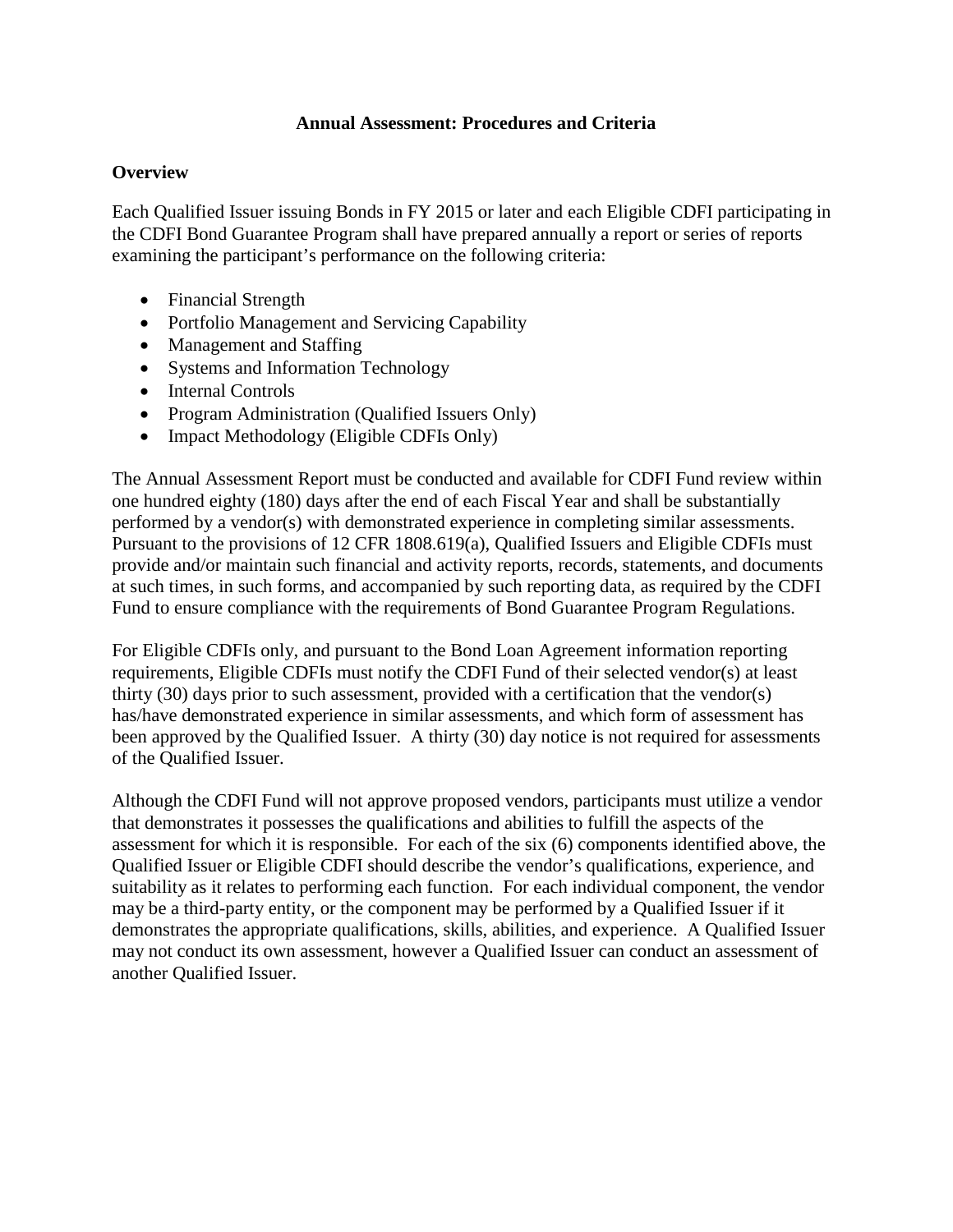#### **Report Guidelines**

The Annual Assessment Report shall contain the following:

- Executive Summary (3–5 pages) describing applicable vendor(s) qualifications and prior experience in conducting similar assessments;
- A Summary of Findings (3–5 pages) and any recommendations for improvement;
- Responses to the checklist questions contained at the end of this document; and
- Report or set of reports examining the performance on the six (6) criteria identified above.

## **Report Quality**

Please be advised that vendor selection is critical for both Qualified Issuers and Eligible CDFIs. If the vendor does not demonstrate the appropriate qualifications, skills, abilities, and experience to perform the role(s) for which it is responsible, the CDFI Fund may take additional action including, but not limited to:

- Asking additional or clarifying questions associated with the six (6) required criteria;
- Initiating and performing enhanced monitoring activities; and
- Requesting additional materials to evaluate the Qualified Issuer's or Eligible CDFI's compliance with the Bond Guarantee Program requirements.

Further, if the Annual Assessment reports fail to adequately evaluate the participant's performance on the six (6) criteria detailed above, the CDFI Fund may request that the assessment be performed by an alternative vendor with the appropriate qualifications.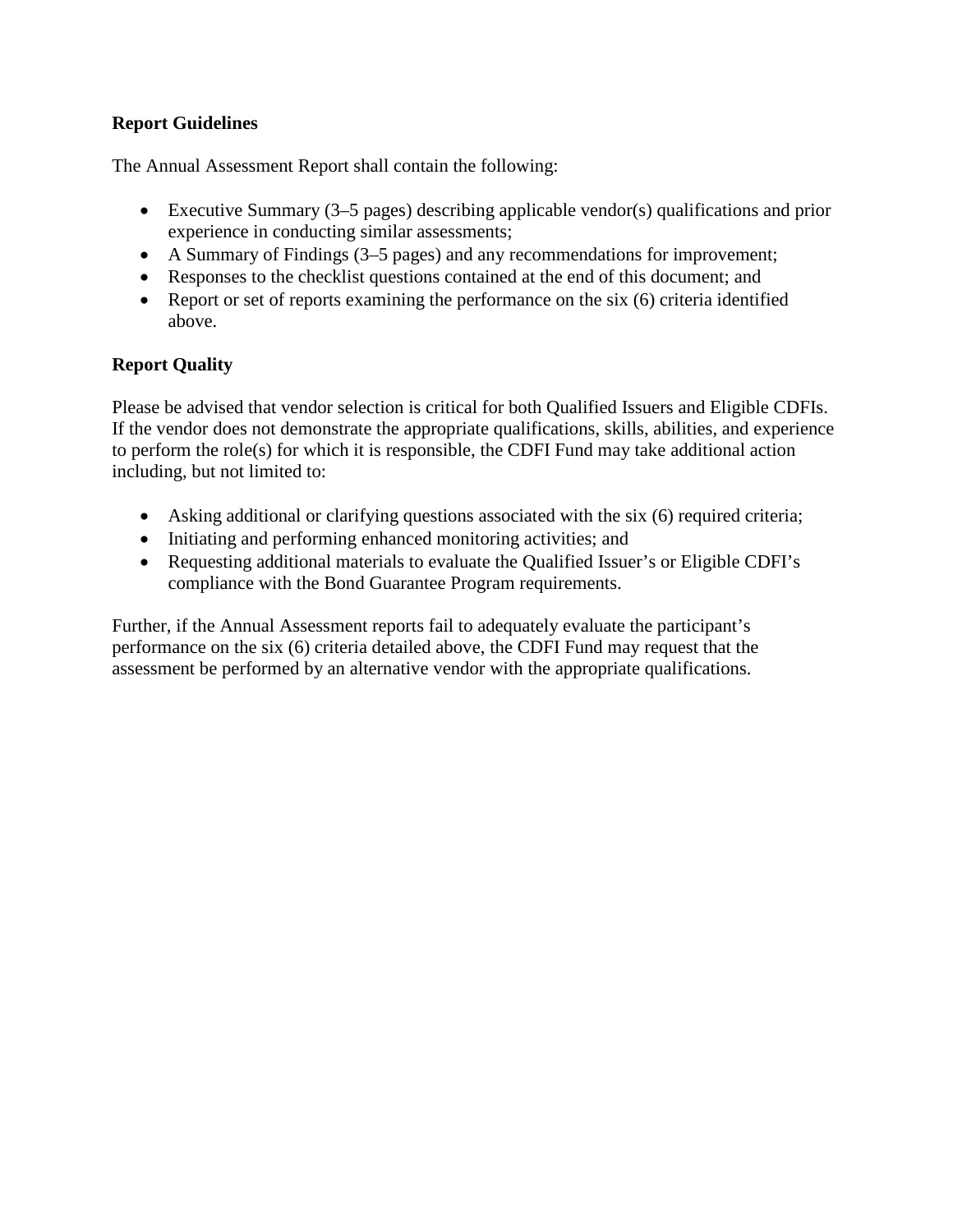## **Evaluation Criteria**

#### Financial Strength (Qualified Issuers and Eligible CDFIs)

An evaluation of the participant's financial strength and creditworthiness should include, but is not limited to, an assessment of:

- The participant's financial capacity to originate, underwrite, close, and disburse loans in a prudent manner;
- The participant's dependence on external funding sources and the participant's ability to access these funding sources over the long-term;
- Evidence that net assets, equity, or net capital are able to withstand adverse conditions;
- The Eligible CDFIs ability to pay the Bond Loan (Eligible CDFIs only); and
- Any foreseeable counterparty issues or credit concerns that may impact the participant's financial stability.

#### Portfolio Management and Servicing Capability (Qualified Issuers and Eligible CDFIs)

An evaluation of the participant's portfolio management and servicing capability should include, but is not limited to, an assessment of:

- The participant's tracking of loan payments from Eligible CDFIs or Secondary Borrowers, as applicable;
- The participant's demonstrated ability to work with the Eligible CDFI, Qualified Issuer, Escrow Agent, Master Servicer/Trustee, and/or Bond Guarantee Program staff, as applicable;
- The participant's management and technological capacity to initiate collection activities on delinquent Bond Loans or Secondary Loans, as applicable;
- The participant's underwriting and approval of Secondary Loan commitments based on Secondary Loan Requirements (Eligible CDFIs Only); and
- Secondary Loan Certification forms (Eligible CDFIs only).

#### Management and Staffing (Qualified Issuers and Eligible CDFIs)

An evaluation of the participant's plan for managing and staffing its operations to adequately fulfill its role in the Bond Guarantee Program should include, but is not limited to, an assessment of:

- Organizational stability, including staff retention;
- Management's capacity to carry out its role in the Bond Guarantee Program as evidenced in job descriptions and other (non-personally identifiable) data on Senior Management; and
- Any critical vacancies in the participant's management hierarchy and whether or not they are addressed in the participant's staffing plan.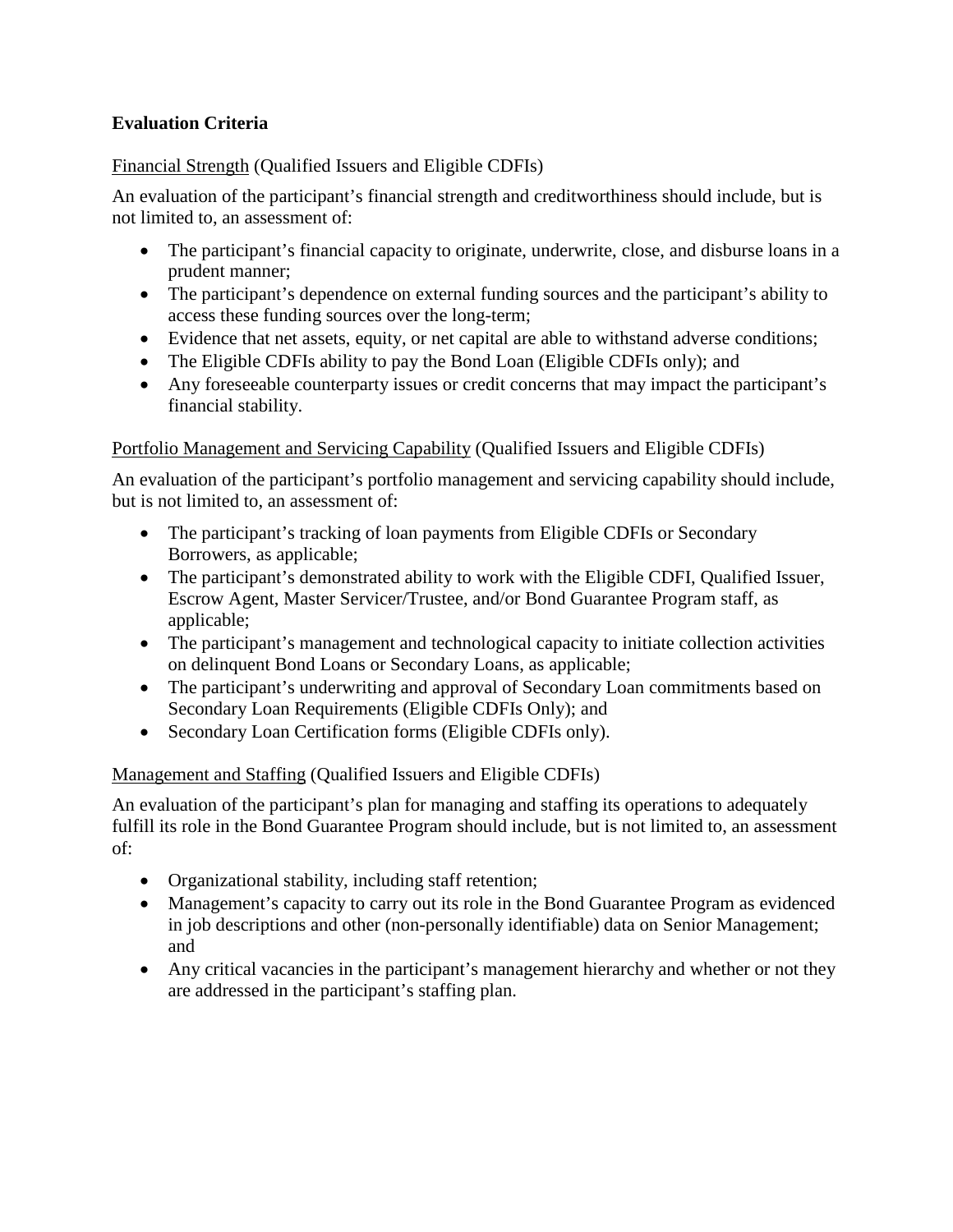## Systems and Information Technology (Qualified Issuers and Eligible CDFIs)

An evaluation of the sophistication of the participant's systems and information technology and its ability to effectively manage the complexity of a Bond Issue under the Bond Guarantee Program should include, but is not limited to, an assessment of:

- The capacity of office infrastructure and related technology to carry out the Bond Guarantee Program activities; and
- Backup and disaster recovery systems to maintain uninterrupted business operations.

# Internal Controls (Qualified Issuers and Eligible CDFIs)

Participants should engage a reputable and regionally or nationally recognized auditing firm to complete an internal controls audit. However, it is permissible to have parts of the internal controls section of the Annual Assessment Report completed by the internal controls or compliance staff of the Qualified Issuer. The organization selected to complete the internal controls assessment must have prior and demonstrated experience in performing similar work. The internal controls section of the Annual Assessment Report shall include results of tests of all applicable internal controls. The review should include, but is not limited to, an assessment of:

- Compliance with policies and procedures in reviewing and approving loans;
- Loan Servicing;
- Compliance Monitoring; and
- Portfolio Management Activities.

# Program Administration (Qualified Issuers only)

An evaluation of the Qualified Issuer's expertise and capacity in fulfilling its Program Administrator role should include, but is not limited to, an assessment of:

- The Qualified Issuer's review and approval of Secondary Loan commitments based on Secondary Loan Requirements;
- Policies and procedures for monitoring compliance of Bond and Secondary Loans;
- Policies and procedures for the preparation and submission of reports as required by the Interim Rule;
- The Qualified Issuer's Secondary Loans Certification form review process and a review of supporting documentation;
- Collateral management process;
- The process for reviewing Requisitions and compiling Advance Request Forms; and
- The Qualified Issuer's tracking of payments and release of funds.

# Impact Methodology (Eligible CDFIs only)

An evaluation of the Eligible CDFI's impact methodology should include, but is not limited to:

- An assessment of the evaluation design and data sources used to draw conclusions; and
- A comparison of outcomes defined by program participants before and after bond guarantee program intervention.